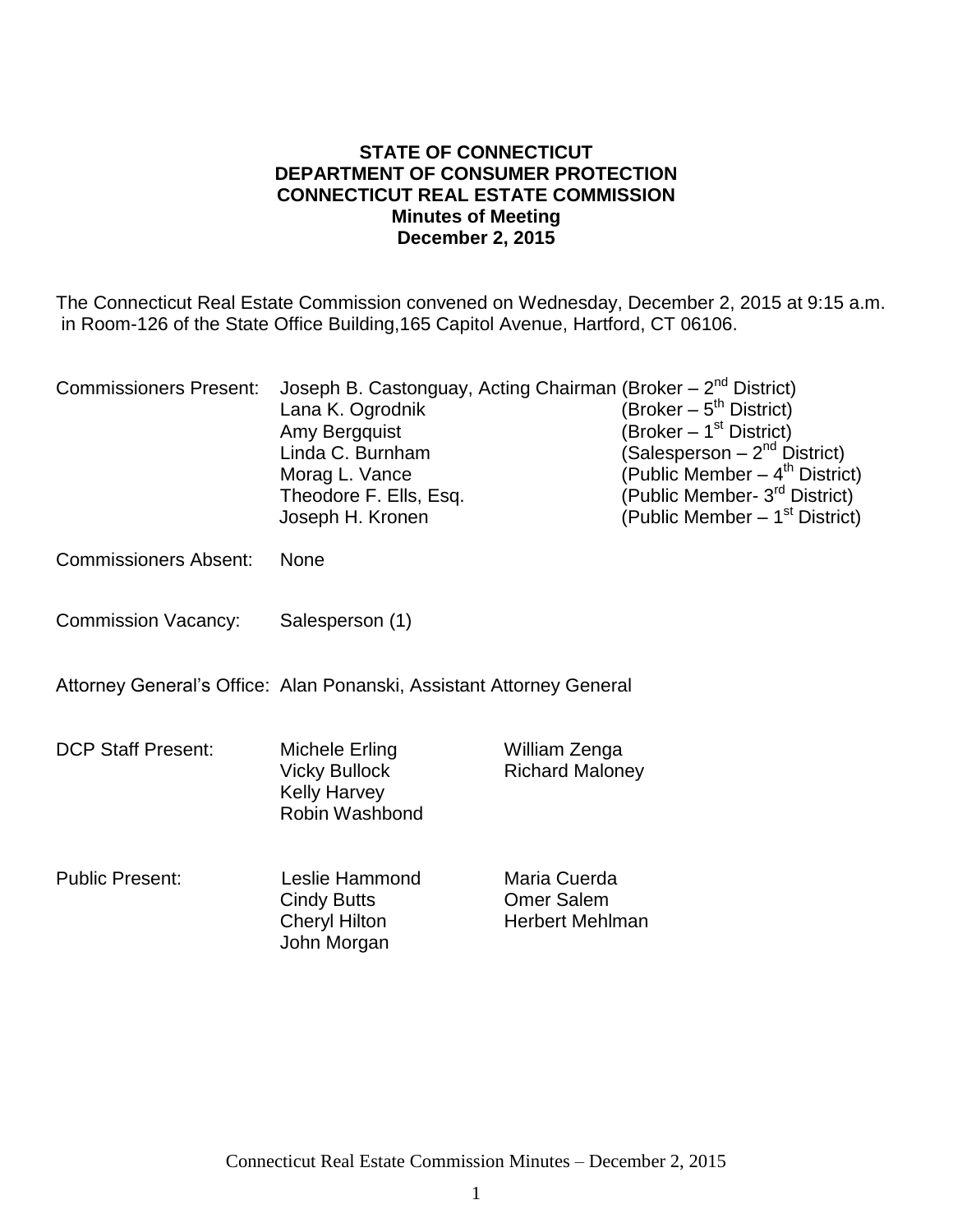## **MINUTES OF PREVIOUS MEETINGS**

It was moved by Commissioner Vance, Commissioner Ells 2<sup>nd</sup>, and the motion carried unanimously to approve the minutes of the October 7, 2015 Connecticut Real Estate Commission meeting.

## **COMMENTS OR CONCERNS OF ANY PERSON PRESENT TODAY**

None

# **CHRO**

- **Christine Anthony, Case# 2015-423 – Application for Real Estate Salesperson license: Denial hearing pursuant to Connecticut General Statutes 20-316 and 46a-80** Attorney Vicky Bullock advised the Commission that Ms. Anthony requested a postponement until the February 2016 meeting; therefore the Commission took no action on this matter.
- **Omer Salem- Application for Real Estate Salesperson license** It was moved by Commissioner Ells, Commissioner Vance  $2<sup>nd</sup>$ , and the motion carried unanimously to deny Mr. Salem's application for a salesperson license. The Commission advised Mr. Salem that upon completion of his pending court matter he may request to appear before the Commission for reconsideration of his real estate salesperson application.

## **REQUEST FOR CONTINUING EDUCATION WAIVER**

### **Laurence Hannafin – Seeking waiver of 2016 CE requirements**

It was moved by Commissioner Vance to approve Mr. Hannafin's request for a waiver of the 2016 continuing education requirements. Commissioner Ogrodnik seconded the motion. The motion failed.

Commissioners Ells, Burnham and Bergquist (opposed the motion)

Commissioner Kronen (approved the motion)

Commissioners Vance, Ogrodnik and Castonguay (no position taken)

### **OLD BUSINESS**

### **Fair Housing Course Review**

It was moved by Commissioner Vance, Commissioner Ogrodnik  $2^{nd}$ , and the motion carried unanimously to approve the draft copy of the Fair Housing Course, subject to receipt of the revised final copy.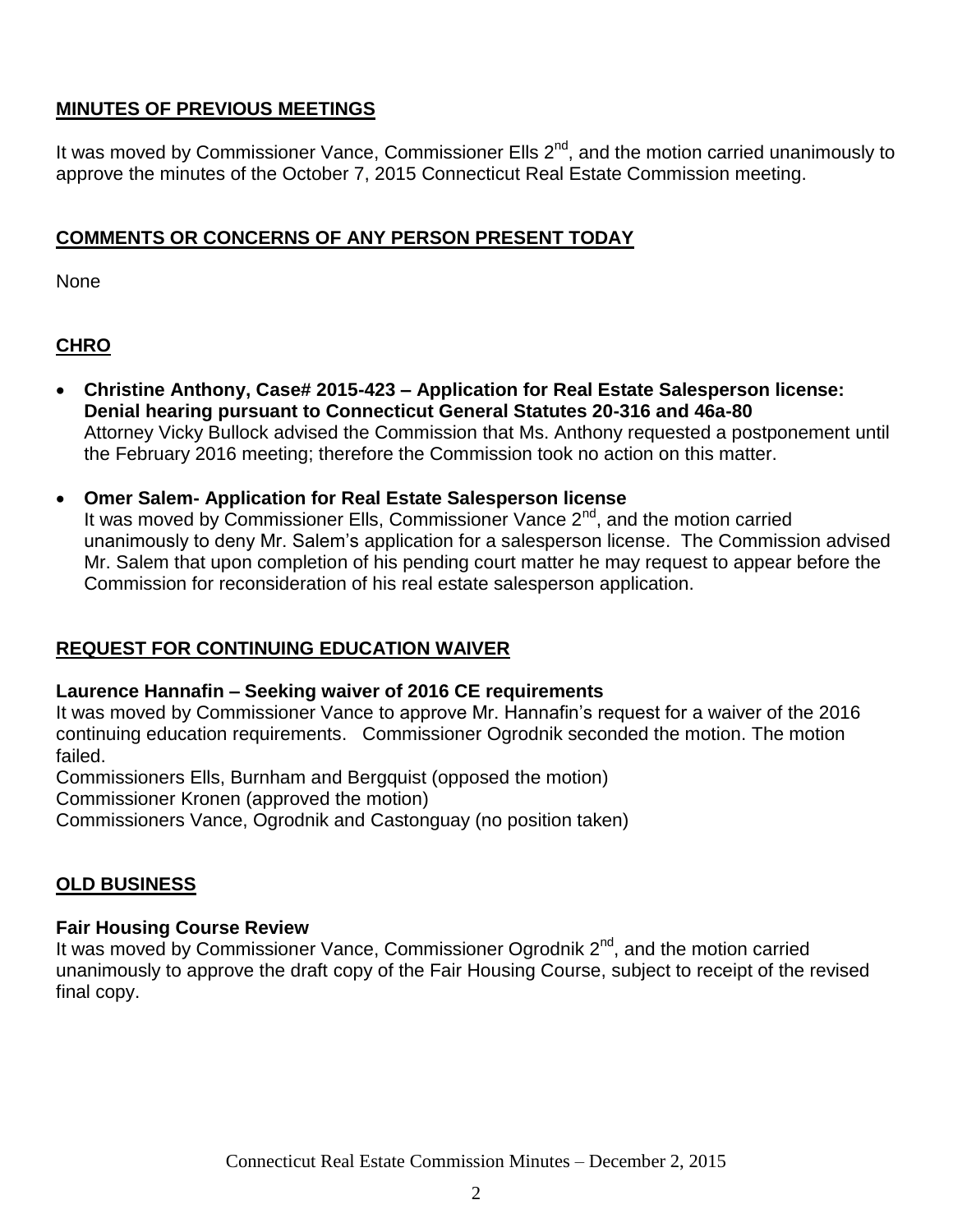### **NEW BUSINESS**

**1. Proof of transactions for waiver of elective portion of Broker pre-licensing requirements-What is acceptable proof?**

The Commission decided that an MLS report displaying 'closed transactions' will be accepted as proof for a waiver of the elective portion of the Broker pre-licensing requirements. The Department will create a document that may be used in lieu of the MLS report which will require the notarized signature of the sponsoring broker, closed transactions, addresses, closing dates and type of transactions.

#### **2. Dual Agency discussion**

Commissioner Ells brought forth the subject of 'dual agency' and the potential conflict of interest situation that might arise from this practice. The Commission discussed this matter and commented on the lack of understanding of the process by consumers, and that agents must obtain informed consent to represent parties to the transaction. Assistant Attorney General Alan Ponanski indicated that dual agency is statutory and any proposed changes must go through the legislative process.

# **3. 2016 Real Estate Commission Meeting Dates**

**February 3, April 6, June 1, August 3, October 5, December 7** The Commission reviewed the 2016 meeting dates.

### **COMMENTS OR CONCERNS OF ANY PERSON PRESENT TODAY**

Director Richard Maloney commented on the upcoming retirement of Real Estate Examiner Michele Erling. Director Maloney honored Ms. Erling for her dedication and outstanding contribution to the Department, to the Real Estate Commission and to the Real Estate community.

The Commission acknowledged Ms. Erling and commended her for all her effort, support and assistance to the Real Estate Commission over the years.

#### **ADJOURNMENT**

It was moved by Commissioner Vance, Commissioner Ells 2<sup>nd</sup>, and the motion carried unanimously to adjourn the meeting at 10:40 a.m.

Respectfully Submitted,

Robin Washbond Commission Secretary